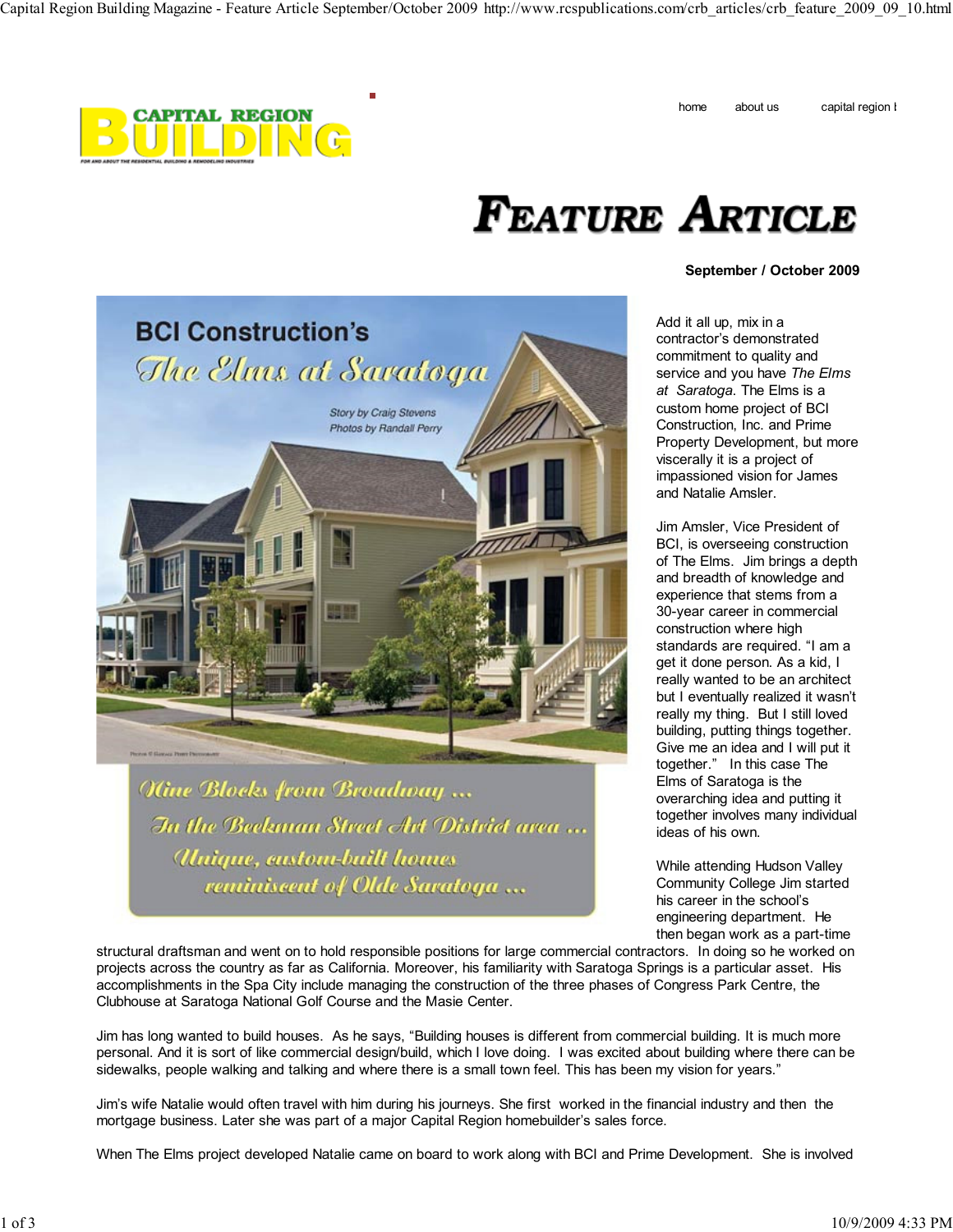in all phases of the project from site coordination, vendor selections, building design, interior layouts and design, to marketing and sales. She had sensed that "People have a desire to be in Saratoga Springs in an old Saratoga-style home but were put off by costs and maintenance of an older home. So when The Elms of Saratoga was coming about we saw the opportunity to bring back old Saratoga."

Together the couple researched period architecture until they had preliminary designs in mind. Then they met with their architect, Syvertsen Architecture, to have their vision formalized on paper. As a result, Natalie says: "We are recreating historic style homes that will endure and become the *next* generation of old Saratoga homes. The construction is solid as a rock."

The first home debuted in the 2008 Saratoga Builders Association Showcase of Homes. Taking a maternal approach, Natalie says that for her completing it "was like giving birth."

THE QUIET NEW neighborhood is made up of 28 city lots. There are six footprints as starting points with "17 different facades that we *work from*," says Natalie, "and I emphasized *work from* because we fully customize by moving walls, columns [etc.]." The portfolio contains two-story, low-maintenance homes ranging in size from 1,953 sq. ft. to 2,482 sq. ft. — big enough for traditional families whose children can easily walk to Saratoga schools, yet small enough for individuals and empty-nesters to easily manage.

The homes are Energy Star® certified. High quality materials and superior craftsmanship abound throughout. It starts at the bottom where a superior waterproofing system provides protection from a home's worst enemy, moisture. Brick veneer protects and beautifies the exposed portion of the foundation. Old Saratoga-style porches provide seating space to view the carefully thought out streetscape. Hardiboard siding, high-end wood-clad windows and wide-board trim enrich and protect the exterior.

Inside there is stunning Brazilian hardwood flooring. In the model it contrasts dramatically with the white columns and crown molding. Three to four bedroom options include a master suite (first or second floor), formal entry foyer, gourmet kitchen, and fireplace in each design. Open floor plans with first-floor 10' ceilings and 8' doors provide a sense of spaciousness and Old World charm. Basement levels offer plenty of room to satisfy a resident's desire for one or more additional functional spaces: perhaps a family room, a home theater, a home office, a hobby area and certainly storage.

As an example of their attention to detail, Natalie and Jim personally select the extensive, classic wood trim from their supplier. Some vendors are drawn from BCI's established commercial resources. Others have been recruited for their expertise in meeting residential needs. "Our subs know our expectations and respect us for our standards," says Natalie.

NATALIE IS AT THE forefront in customer service and support from beginning to end. "When someone builds with us they are not dealing with different people for sales, design, contract and legal aspects, accounting, selections and building decisions. At every meeting from beginning to the time they take their keys and even afterward I will be present. … Our customers have told us our personal approach has far exceeded expectations. We want our service to be as stress-free for the buyer as possible. It is true service — *not lip service* — because we back everything we say and do."

Heretofore, BCI Construction has been best known for its work in commercial development, construction and renovations across a wide spectrum. The company can and does function as a general contractor, construction manager and design/build contractor. Employing a work force of about 70 on average, the company performs its own site work, concrete work, and both rough and finish carpentry.

THE PRESIDENT OF BCI Construction, Inc, is Michael Benson, the company's founder. He joined with Prime Property Development, Inc. to develop the wooded, previously unappreciated extension of Elm Street as The Elms at Saratoga.

Within BCI's diverse portfolio are the visible achievements. The Halfmoon Water Treatment Plant, the Ducommun Aerostructures manufacturing facility, the Brighter Choice Charter School for Boys and the Atria Senior Living Center are examples. The Hollywood Brown Derby (a restaurant) in Albany is an example of building reuse: it had been the Salvation Army building. Residentially, the Loudon House Luxury Condominiums is a pending project. And imminent on the company's schedule is a 30,000 square foot office structure at the new Global Foundry in Malta.

Jim Amsler summarizes: "We want our customers to know that they are choosing to work with a solid builder/developer with both a history and a future."